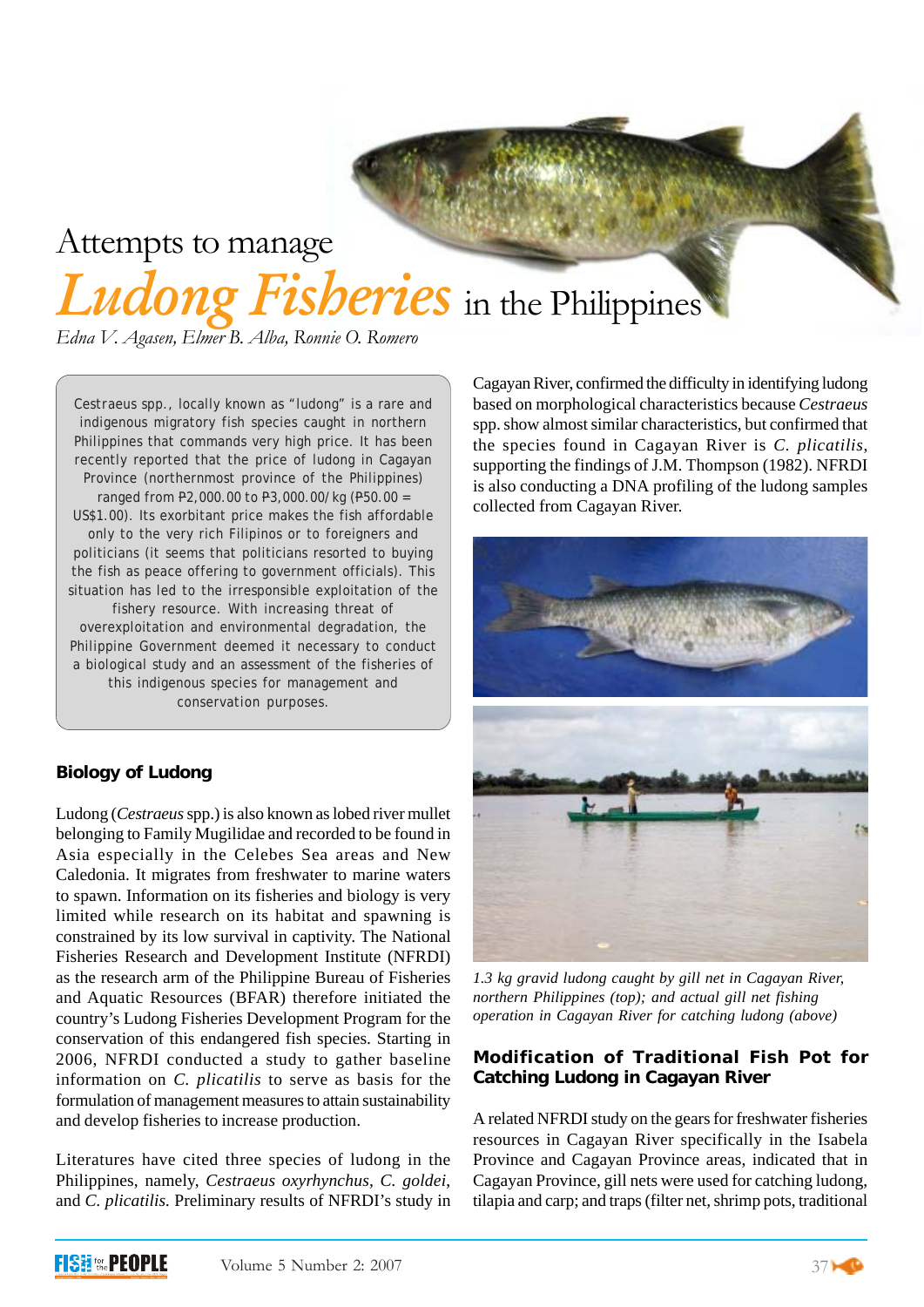fish pots) for catching shrimps, ludong, eel fry and tilapia. In Isabela Province, hook-and-line is used to catch ludong. The existing gears used for catching "ludong" in Cagayan River are not sustainable considering that the fish are already dead by the time these are taken from the net by hand, making the fish no longer useful for any biology and breeding studies. Another survey was conducted on the appropriate site for the installation of the fish pots in Cagayan River since it has been noted that the water depth of Cagayan River could be very high during floods and the amount of debris could also be large during flooding. The results indicated that it would be appropriate for the fishing gear to be set closer to the shore.

#### *Traditional bamboo fish pot*



The traditional bamboo fish pot has been used by fishermen in Cagayan Province for decades to catch "ludong", carps and other freshwater species from Cagayan River. Also known as three-dimensional enticing device, this is constructed using bamboo splits and rattan woven into wickerwork like that of baskets. It is equipped with a nonreturn valve that allows trouble-free entrance but difficult to exit. The gear measures 1.2 m in ñ and 1.5 m long. The

end part is pointed to minimize the entrance of floating debris serving also as attachment area for the anchor and retrieving ropes. This gear is good only in shallow waters approximately 2-4 fathoms depth with water current of 2-3 knots.

An exit door for taking out the catch is installed at the mid center of the non-return valve and the catch is directly collected using bare hands. Due to its weak construction, the gear is not very resistant to the river's strong water currents and the pressure of the heavy debris occurring in the river especially during flooding.

#### *Steel single entrance fish pot*

As a modification of the traditional bamboo fish pot, the steel single entrance fish pot was tried in Cagayan River to catch live ludong. This gear has the same design and pattern as the traditional bamboo fish pot except that steel is used instead of bamboo and rattan.

This modified gear is supposed to resist strong water current and heavy debris and could be set in deeper waters that are approximately 5-8 fathoms deep. Its frame and braces are made of round steel bar 5 mm ñ and covered with steel screen,  $0.5$  mm  $\tilde{n}$  with mesh size of  $1"x1"$ . The frames of the non-return valve or entrance are made of the same materials supported with bamboo splits. The exit or door for taking out the catch is located at the middle part and the rear part is pointed to lessen the entrance of floating debris and also for attaching the anchor and retrieving rope. A steel anchor approximately 15 kg is used in operating the gear, which is hauled and retrieved using retrieving ropes, 10 m long and 12 mm ñ or depending on the water depth. Flag markers determine the locations of the pot. Hauling is usually done after sunrise and before sunset by simply pulling off the retrieving ropes attached in between the



*Modified single entrance steel fish pot (left) and double entrance steel fish pot (right)*